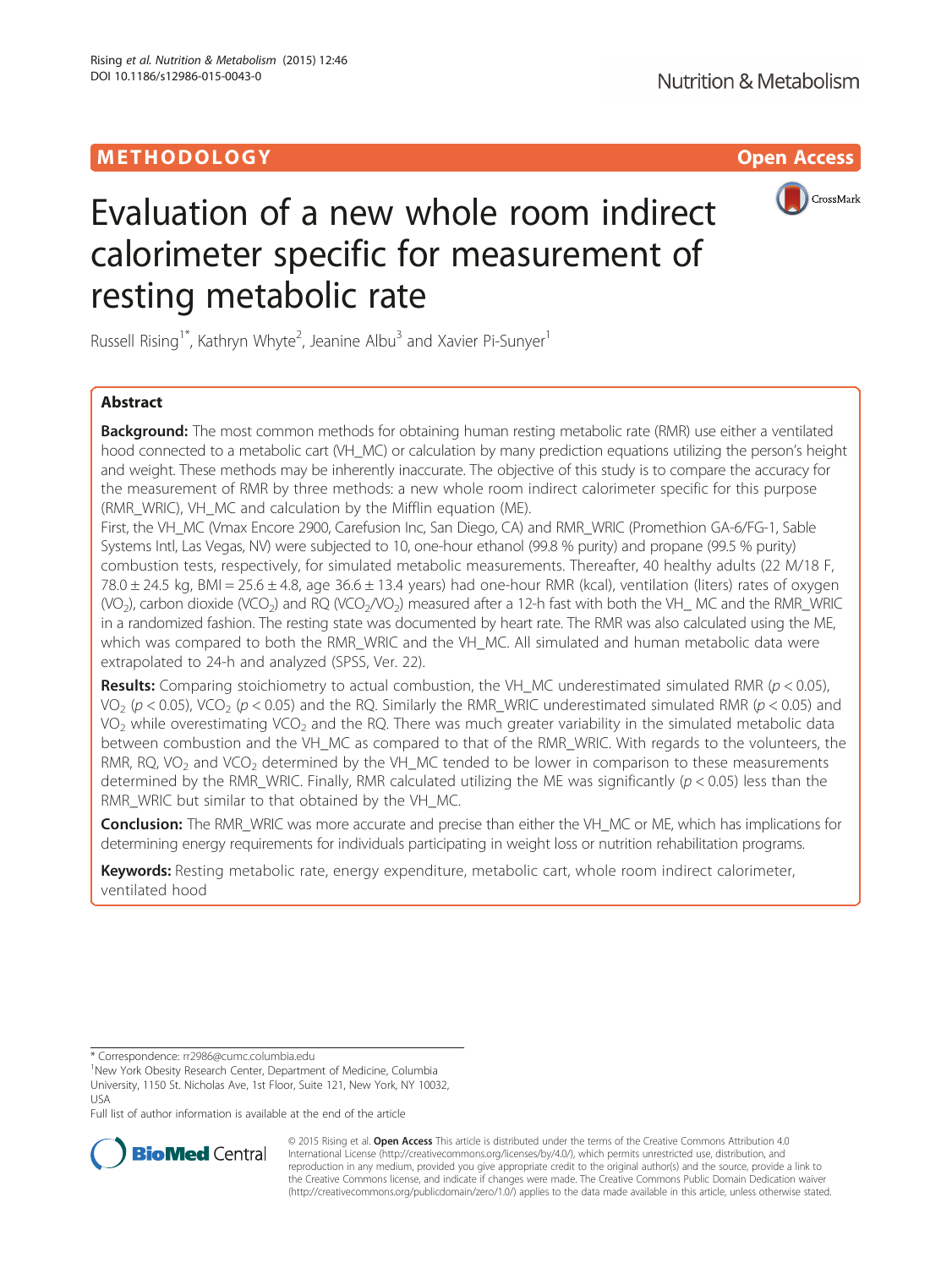## Background

Inaccurate short duration RMR measurements commonly done in many research and clinical health care institutions can lead to large errors in extrapolated 24-h sedentary energy requirements. This is a report of a new indirect calorimetric method that is both accurate and comfortable for human subjects thereby eliminating many of the problems that are associated with short-duration metabolic measurement techniques.

Indirect calorimetry has made significant contributions to the knowledge of energy needs of humans. For example, the effects of aging [\[1](#page-8-0)], changes in body composition [[2](#page-8-0)], ethnic group [\[3\]](#page-8-0) and gender [[4](#page-8-0)] have been found to affect energy requirements. The most common clinical application of indirect calorimetry is the measurement of energy expenditure over a short period of time, usually between 30 to 45 min, utilizing a VH\_MC. Extrapolated 24-h RMR is then calculated from these short duration measurements. Since RMR accounts for approximately 70 % of total daily EE [[5\]](#page-8-0), this has been the main calorimetric technique utilized in both health care and research settings [[6\]](#page-8-0).

The first practical clinical measurements of RMR were obtained in 1918 by the respiratory-valve and spirometer (Tissot) technique [\[7\]](#page-8-0). This device required subjects to wear a tight fitting face mask during measurements. The early 1980's saw several systems developed in an attempt to obtain more accurate RMR measurements. For example, the Beckman metabolic cart still required subjects to wear a face mask during measurements [\[8\]](#page-8-0). Other systems were custom fabricated from assembled electronic components [[9\]](#page-8-0) but still necessitated that subjects be placed under a ventilated hood during measurements. The Deltatrac metabolic monitors were the first single module units produced but still required ventilated hoods [\[10\]](#page-8-0). The Deltatrac Metabolic Monitor became the gold standard by which other new techniques for RMR measurement were compared [\[11](#page-8-0)–[13\]](#page-8-0). However the Deltatrac metabolic monitors were discontinued in 2007 and were replaced by the Sensormedic VMax 2900 metabolic cart [\[14\]](#page-8-0) as the new gold standard for RMR measurements.

A major disadvantage of all the past and present metabolic carts is the necessity for the use of ventilated hoods, face masks or nose clips that may cause discomfort or anxiety in subjects [\[15\]](#page-8-0). This can be compared to the claustrophobic nature of an MRI scanner which has been found to induce a cortisol response in patients during measurements [[16](#page-8-0)]. Subject anxiety or discomfort during measurement may be reflected in an elevated RMR.

To eliminate these problems, a new WRIC was designed and built specifically for the measurement of RMR in humans. The present report evaluates the accuracy of RMR measurements with the new RMR\_WRIC and compares it to the VH\_MC and to that calculated with the ME [[17](#page-8-0)] using the gold standards ethanol for the VH\_MC and

propane combustion [\[5](#page-8-0)] for the RMR\_WRIC. This study demonstrates that RMR measured by the RMR\_WRIC is more accurate than the VH\_MC or that calculated by the ME [[17](#page-8-0)]. The accuracy of the RMR\_WRIC, VH\_MC and the ME is presented in regards to both the gold standards and in human subjects.

## **Methods**

#### Description of the new RMR\_WRIC

The RMR\_WRIC at the New York Obesity Nutrition Research Center in Manhattan, NY is a 4,500 liter climate controlled room equipped with a standard size hospital bed (91  $\times$  203  $\times$  20 cm) and a small stereo for music entertainment. A large window and an intercom system are available so family members and investigators can observe and talk to the subject during RMR measurements. This new RMR\_WRIC eliminates the need for any kind of head apparatus. The respiratory exchange is measured by the Promethion (model GA-06/ FG-01) integrated whole room indirect calorimeter system (Sable Systems International, Las Vegas NV). This is accomplished by flowing a fixed 100 L/min of fresh air through the RMR\_WRIC chamber and obtaining a sample on the exhaust side of the system for measurement of  $O<sub>2</sub>$  and  $CO<sub>2</sub>$  concentrations (%). This research grade instrumentation is accurate to 0.001 % for mass air flow (liters),  $O_2$ and  $CO<sub>2</sub>$  concentrations. Moreover, WVP of the sample gas stream is measured directly to 0.001 Kpa and utilized to continuously correct the  $VO<sub>2</sub>$  and  $VCO<sub>2</sub>$ , along with mass air flow (L). This eliminates the need for any type of desiccants to dry the sample gas stream during metabolic measurements. The lack of desiccants eliminates any potential errors due to incomplete removal of moisture prior to analysis of sample gases and mass air flow [[18\]](#page-8-0). Moreover, an instantaneous z-transformation mathematical model is applied to the continuous  $O_2$  and  $CO_2$ gas concentrations in order to account for the corrected room volume of 4,500 L in their response time to metabolic changes of the subject [\[19\]](#page-8-0). Energy expenditure (kcal),  $VO_2$  and  $VCO_2$ , along with the RQ ( $VCO_2/VO_2$ ) are then calculated (20) every minute during the RMR measurement. A schematic of the entire experimental protocol is shown in Fig. [1.](#page-2-0)

## Validations

Ten one-hour ethanol (99.8 % purity; Fisher Scientific, Pittsburgh, PA) combustion tests were performed utilizing a burn kit (#769137, Carefusion Inc. San Diego, CA) to determine the accuracy and precision of the VH\_MC (Vmax Encore, Carefusion Inc. San Diego, CA). This was accomplished by comparing the stoichiometry of ethanol for EE (7.12 kcal/g),  $VO_2$ ,  $VCO_2$  and the RQ of 0.67 to that obtained through actual combustion. Similarly, 10 one-hour propane (99.5 % purity; Air Liquide, Houston,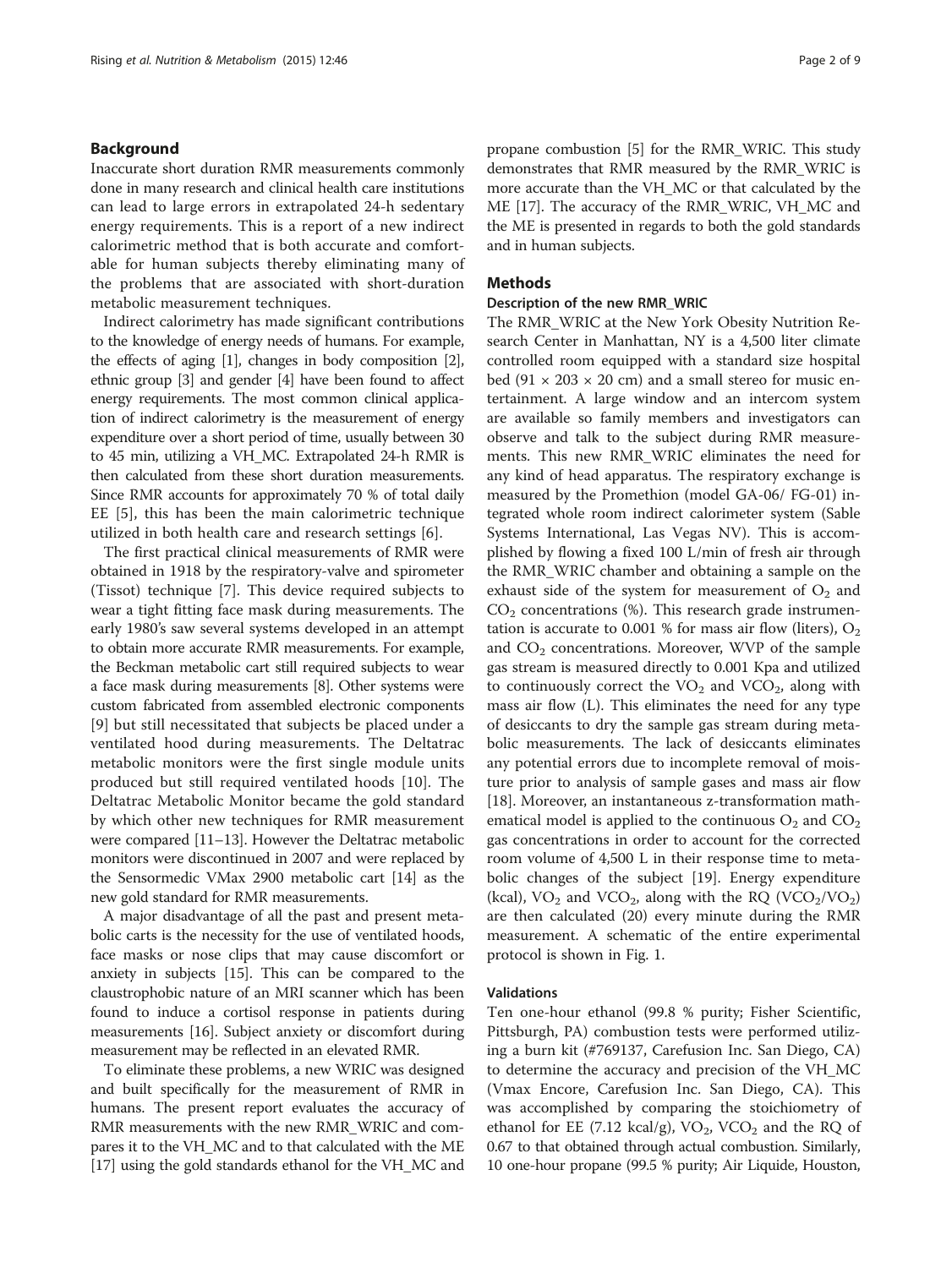<span id="page-2-0"></span>

TX) combustion tests were performed to determine the accuracy and precision of the RMR\_WRIC. This was accomplished by comparing the stoichiometry of propane for EE (11.92 kcal/g),  $VO<sub>2</sub>$ , VCO<sub>2</sub> and the RQ of 0.60 to that obtained through actual combustion. Ethanol [[20](#page-8-0)] and propane [[5](#page-8-0)] combustion are accepted gold standards for validating VH\_MC's and WRIC's, respectively.

To simulate human subject protocols for RMR measurements, each one-hour ethanol or propane combustion test was comprised of both a 15 and 45-min acclimation and measurement periods, respectively. Mean EE across the 45-min measurement period was then multiplied by 1440 (minutes in 24-h) to obtain extrapolated 24-h simulated RMR (kcal/d) for both methods. The burn rate (g/min) for both ethanol and propane were determined by obtaining the weight prior to and after completion of each combustion test using a calibrated analytical balance (Adventurer Pro Model AV812, Ohaus Corporation, Pine Brook, NJ). The accuracy of the analytical balance was confirmed prior to the initiation of each ethanol or propane combustion test by placing calibration weights of the expected weight ranges on the balance. Prior to the commencement of the combustion tests, the instrumentation related to both the VH\_MC and the RMR\_WRIC were calibrated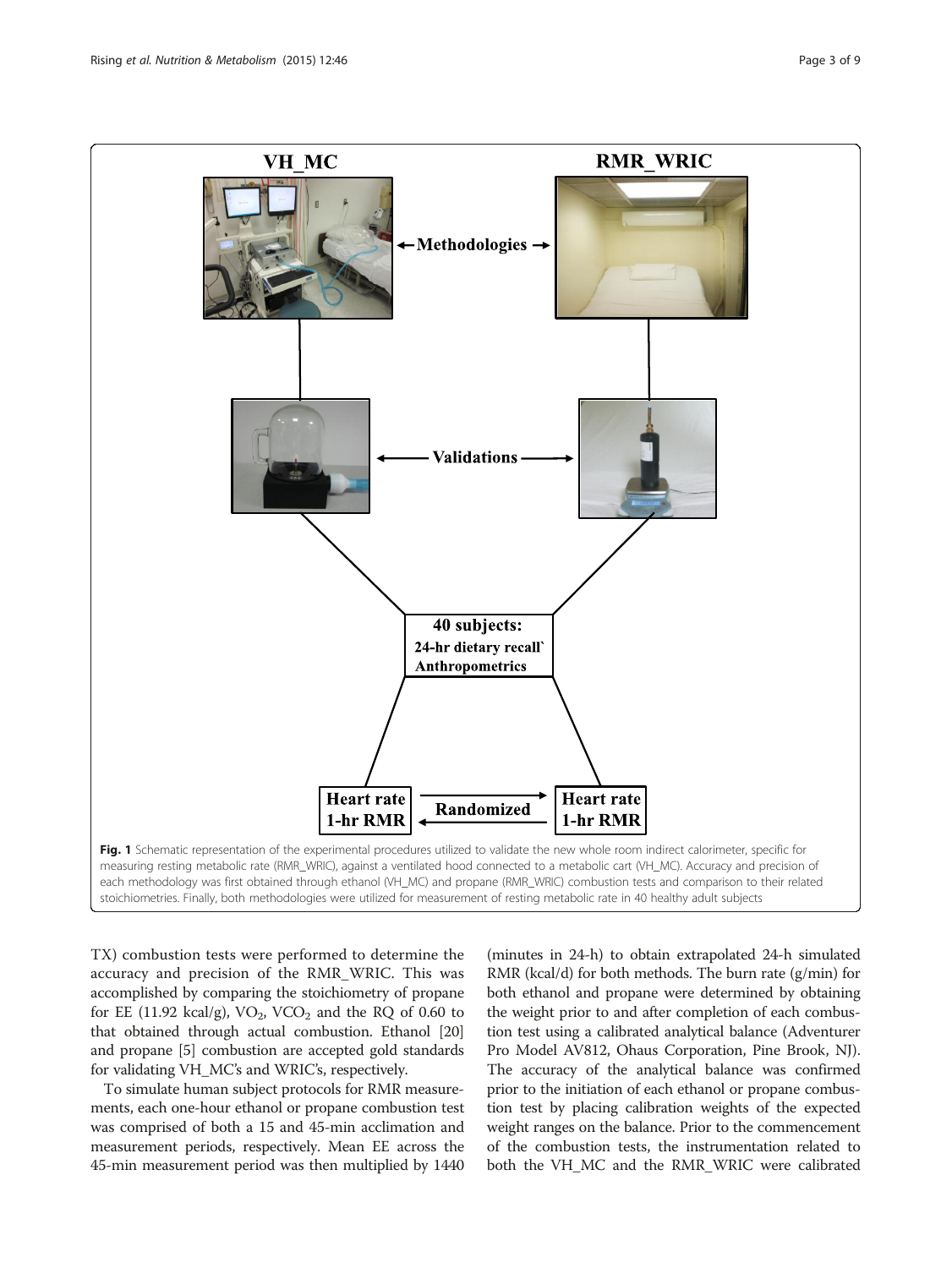according to each respective manufacturer's instructions. From the burn rates, the EE was calculated every minute utilizing the Weir equation [[21](#page-8-0)], along with  $VO<sub>2</sub>$ ,  $VCO<sub>2</sub>$  and RQ by the Vmax program manager (Ver. 21-1A) for the VH\_MC and Expedata (Ver.1.4.15) for the RMR\_WRIC. The results from each combustion test were then compared to that calculated from the respective stoichiometry.

### Human volunteer subjects

Forty healthy non-smoking adult subjects (22 M/18 F, 78.0  $\pm$  24.5 kg, BMI = 25.6  $\pm$  4.8, age 36.6  $\pm$  13.4 years) were recruited by word of mouth to participate in this study. Medical histories were obtained by physicians familiar with the study. Exclusion criteria included age < 18 years old, recent or prescribed medications affecting metabolism, pregnancy or lactation as verified by an on-site HCG urine test, unstable weight maintenance within the last three months and reported or diagnosed claustrophobia.

After informed consent was obtained, subjects were instructed to fast for 12-h and refrain from caffeine, strenuous exercise and alcohol for one day prior to their scheduled morning appointment. Anthropometrics were obtained upon arrival to the laboratory. Prior to the first RMR measurement (VH\_MC or RMR\_WRIC), heart rate (beats/min) was measured by wrist palpation after a one-hour supine rest to determine each subject's baseline (resting) state. The subjects were randomized as to which of the two methods (VH MC or RMR WRIC) was used first. A registered dietitian recorded 24-h food recalls for the period prior to the appointment time to ensure a fasting state. Similar to the ethanol or propane combustion tests, each metabolic measurement was comprised of acclimation and measurement periods and EE was extrapolated to 24-h RMR.

The VH\_MC and RMR\_WRIC are located in two different laboratories on the same floor within 20 m of each other. After the first RMR measurement was completed, subjects were escorted to the next laboratory, where they rested for at least 30 min. Thereafter, heart rate was taken again in triplicate and averaged to assure a baseline state similar to the initial one. The second RMR measurement was not started until the interim average heart rate was within five beats per minute of that obtained initially. Prior to the start of each RMR measurement, respective instrumentations were calibrated as described previously. During RMR measurements subjects were asked to remain awake, relax and minimize any movements while lying in a comfortable supine position under the ventilated hood of the metabolic cart or on a standard hospital bed in the RMR\_WRIC. Subjects were monitored during each of the entire one-hour RMR measurements to ensure compliance to study procedures. This is especially necessary for proper

functioning of the VH\_MC as this methodology utilizes a manually adjusted flow rate. The flow rate of the VH\_MC was constantly monitored and adjusted to maintain exhaled  $CO<sub>2</sub>$  levels below 1.0%. The RMR\_WRIC uses a pre-set continuous flow rate of 100 L/min and no manual adjustments were necessary as the  $CO<sub>2</sub>$  levels within the chamber never exceeded 0.50 %. Collected raw data for the subjects were analyzed by each respective method's instrumentation (VH\_MC and RMR\_WRIC) software as described above for the ethanol and propane combustion tests. Finally, the ME [\[17](#page-8-0)] [24-h RMR, kcal =  $((9.99 \times$  body weight,  $kg$ ) + (6.25  $\times$  height, cm) - (4.92  $\times$  age, years) + (166  $*$  sex, males = 1, females =  $0$ ) -161)] was utilized to calculate predicted 24-h RMR for each subject for comparison to the RMR\_WRIC and VH\_MC.

Study procedures were approved by the Institutional Review Boards of both St. Luke's-Roosevelt Hospital and Columbia University, and were conducted in accordance with the Declaration of Helsinki of 1975 as revised in 1983. All participants provided written informed consent before enrollment.

#### **Statistics**

Power calculations [\[22\]](#page-8-0) were performed utilizing data from a previous study [[23\]](#page-8-0) to determine the number of subjects required for detection of any statistical differences in RMR between the two indirect calorimetry methods. Statistical analysis was performed using SPSS (Version 22, Chicago, IL). Independent t-tests were used to determine any effects of which method was used first for RMR measurements. Paired t-tests  $(p < 0.05)$  were utilized to determine any differences in all metabolic parameters between ethanol or propane stoichiometry and that obtained from actual combustion for both the VH\_MC and the RMR\_WRIC. A similar analysis was performed to determine any differences between both methodologies for all metabolic parameters measured in the human subjects. Moreover, this same analysis was performed to determine any differences between RMR measured by both the RMR\_WRIC and VH\_MC to that calculated by the ME [\[17\]](#page-8-0). Pearson Correlations were utilized to determine the relationships between all metabolic parameters obtained from both the VH\_MC and the RMR\_WRIC. Fresh air flow rates were not compared using t-tests due to the differences in the principles behind their design and utilization for both the VH\_MC and RMR\_WRIC.

The Bland-Altman [[24\]](#page-8-0) limit analysis was applied first to the ethanol and propane data to determine agreement between related stoichiometry and actual combustion in regards to simulated RMR,  $RQ$ ,  $VO<sub>2</sub>$  and  $VCO<sub>2</sub>$  for both the VH\_MC and RMR\_WRIC. Furthermore, a similar analysis was applied to the subject data to determine the magnitude of agreement for these same metabolic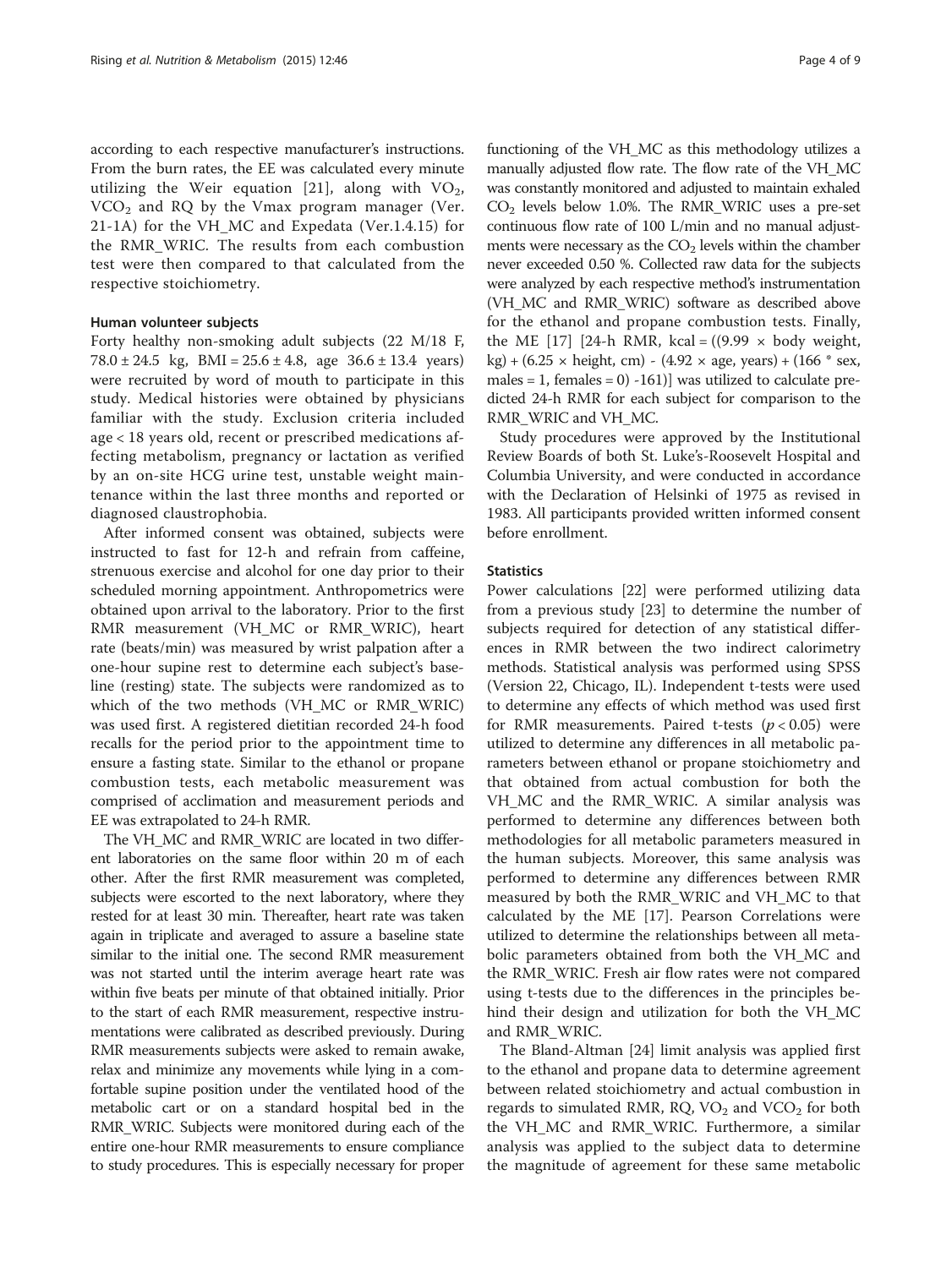parameters between the two methods. Moreover, proportional bias ( $p < 0.05$ ) was determined by regressing mean differences for combustion (ethanol or propane) for each the VH\_MC and the RMR\_WRIC for RMR,  $\rm VO_2$ and  $VCO<sub>2</sub>$  on mean values obtained by both methods. A similar proportional bias was also performed for the human subject data utilizing mean differences in the metabolic parameters obtained with each methodology. Finally, the Bland-Altman limit analysis [[24](#page-8-0)] was applied to the RMR data obtained by the RMR\_WRIC and that calculated with the ME [[17\]](#page-8-0) to determine agreement between an actual measurement method and a prediction equation.

## Results

## Validations

All descriptive statistics for simulated RMR (kcal/d), RQ, (VCO<sub>2</sub>/VO<sub>2</sub>), VO<sub>2</sub> (L/min) and VCO<sub>2</sub> (L/min) calculated from ethanol and propane stoichiometry and that obtained by combustion for each method are shown in Table 1. The VH\_MC tended to underestimate while the RMR\_WRIC produced mean RQs' slightly, but not significantly, over the stoichiometric values for ethanol and propane (Table 1). Simulated RMR's, calculated from

both ethanol and propane stoichiometry, were both correlated ( $p < 0.05$ ) to that obtained from actual combustion of the VH\_MC (Fig. [2a](#page-5-0)) and RMR\_WRIC (Fig. [2b\)](#page-5-0). The related comparisons in terms of the Bland-Altman limit analysis are presented in Table [2](#page-6-0). The magnitude of the differences were greater ( $p \le 0.05$ ) for simulated RMR,  $VO<sub>2</sub>$  and  $VCO<sub>2</sub>$  between ethanol stoichiometry and that obtained from actual combustion for the VH\_MC as reflected by the limits of agreement shown in Table [2](#page-6-0). This was also reflected in a much greater bias and 95 % confidence intervals (Table [2](#page-6-0)). The magnitude of the differences between propane stoichiometry and combustion for simulated RMR,  $VO<sub>2</sub>$  and  $VCO<sub>2</sub>$  obtained from the RMR\_WRIC were of smaller magnitude as reflected by the much tighter limits of agreement as shown in Table [2](#page-6-0). The agreement for the RQ between ethanol and propane stoichiometry and that obtained from combustion for each method were similar. Moreover, no proportional bias existed for RQ with either method, suggesting that larger average values do not lead to greater disagreements between stoichiometry and combustion (Table [2](#page-6-0)). However, there was significant proportional bias for simulated RMR,  $VO<sub>2</sub>$  and  $VCO<sub>2</sub>$  for the VH\_MC while

**Table 1** Descriptive statistics for all metabolic variables measured with each technique

|                                            | N  | Mean   | Min                                   | Max    | $±$ SD | SE    | Mean   | Min <sup>2</sup>                | Max <sup>3</sup> | $±$ SD | <b>SE</b> |  |
|--------------------------------------------|----|--------|---------------------------------------|--------|--------|-------|--------|---------------------------------|------------------|--------|-----------|--|
| VH_MC <sup>1</sup>                         |    |        | Calculated from ethanol stoichiometry |        |        |       |        | Derived from ethanol combustion |                  |        |           |  |
| Burn rate (q/min)                          | 10 | 0.193  | 0.106                                 | 0.272  | 0.054  | 0.017 |        |                                 |                  |        |           |  |
| $RMR4$ (kcal/d)                            | 10 | 1969.1 | 1083.7                                | 2780.9 | 554.2  | 175.3 | 1631.5 | 993.3                           | 2131.2           | 406.0  | 128.4     |  |
| $RQ5$ (VO <sub>2</sub> /VCO <sub>2</sub> ) | 10 | 0.67   | 0.67                                  | 0.67   | 0.001  | 0.002 | 0.66   | 0.65                            | 0.67             | 0.007  | 0.002     |  |
| $VO2$ <sup>6</sup> (L/day)                 | 10 | 405.2  | 223.0                                 | 572.2  | 114.0  | 36.1  | 360.2  | 218.9                           | 472.3            | 89.6   | 28.3      |  |
| $VCO27$ (L/day)                            | 10 | 270.1  | 148.7                                 | 381.5  | 76.0   | 24.0  | 238.0  | 141.1                           | 312.5            | 60.3   | 19.0      |  |
| RMR_WRIC <sup>8</sup>                      |    |        | Calculated from propane stoichiometry |        |        |       |        | Derived from propane combustion |                  |        |           |  |
| Burn rate (q/min)                          | 10 | 0.150  | 0.122                                 | 0.198  | 0.025  | 0.008 |        |                                 |                  |        |           |  |
| RMR (kcal/d)                               | 10 | 2566.1 | 2094.1                                | 3398.7 | 429.6  | 135.8 | 2497.5 | 1997.0                          | 3402.8           | 445.2  | 140.8     |  |
| RQ (VO <sub>2</sub> /VCO <sub>2</sub> )    | 10 | 0.60   | 0.60                                  | 0.60   | 0.00   | 0.00  | 0.61   | 0.59                            | 0.62             | 0.01   | 0.00      |  |
| VO <sub>2</sub> (L/day)                    | 10 | 548.0  | 447.2                                 | 725.8  | 91.2   | 29.0  | 540.5  | 433.2                           | 735.2            | 95.6   | 30.2      |  |
| VCO <sub>2</sub> (L/day)                   | 10 | 328.8  | 268.3                                 | 435.5  | 55.0   | 17.4  | 332.2  | 261.9                           | 456.8            | 62.2   | 19.7      |  |
| Subjects                                   |    |        | Measured by VH_MC                     |        |        |       |        | Measured by RMR_WRIC            |                  |        |           |  |
| RMR (kcal/d)                               | 40 | 1701.7 | 964.8                                 | 2390.4 | 322.5  | 51.0  | 1896.6 | 1123.2                          | 2865.6           | 392.4  | 62.0      |  |
| RQ (VO <sub>2</sub> /VCO <sub>2</sub> )    | 40 | 0.81   | 0.73                                  | 0.93   | 0.04   | 0.01  | 0.83   | 0.75                            | 0.97             | 0.05   | 0.01      |  |
| $VO2$ (I/day)                              | 40 | 352.4  | 199.1                                 | 510.0  | 68.6   | 10.9  | 396.6  | 230.0                           | 595.9            | 81.2   | 12.8      |  |
| $VCO2$ (I/day)                             | 40 | 284.4  | 162.0                                 | 373.7  | 51.6   | 8.2   | 319.7  | 195.7                           | 470.0            | 65.1   | 10.3      |  |

 $1$ VH\_MC Ventilated hood connected to a metabolic cart<br> $2$ Min Minimum value

<sup>4</sup>RMR Resting metabolic rate<br><sup>5</sup> PO Bespiratory quotient

<sup>5</sup>RQ Respiratory quotient  $^{6}VO_{2}$  Ventilation rate of oxygen

 $VCO<sub>2</sub>$  Ventilation rate of carbon dioxide

<sup>8</sup>RMR\_WRIC Resting metabolic rate whole room indirect calorimeter

 $\frac{2}{3}$ Min Minimum value<br> $\frac{3}{3}$ Max Maximum value

<sup>&</sup>lt;sup>3</sup>Max Maximum value<br><sup>4</sup>PMP Bosting metabo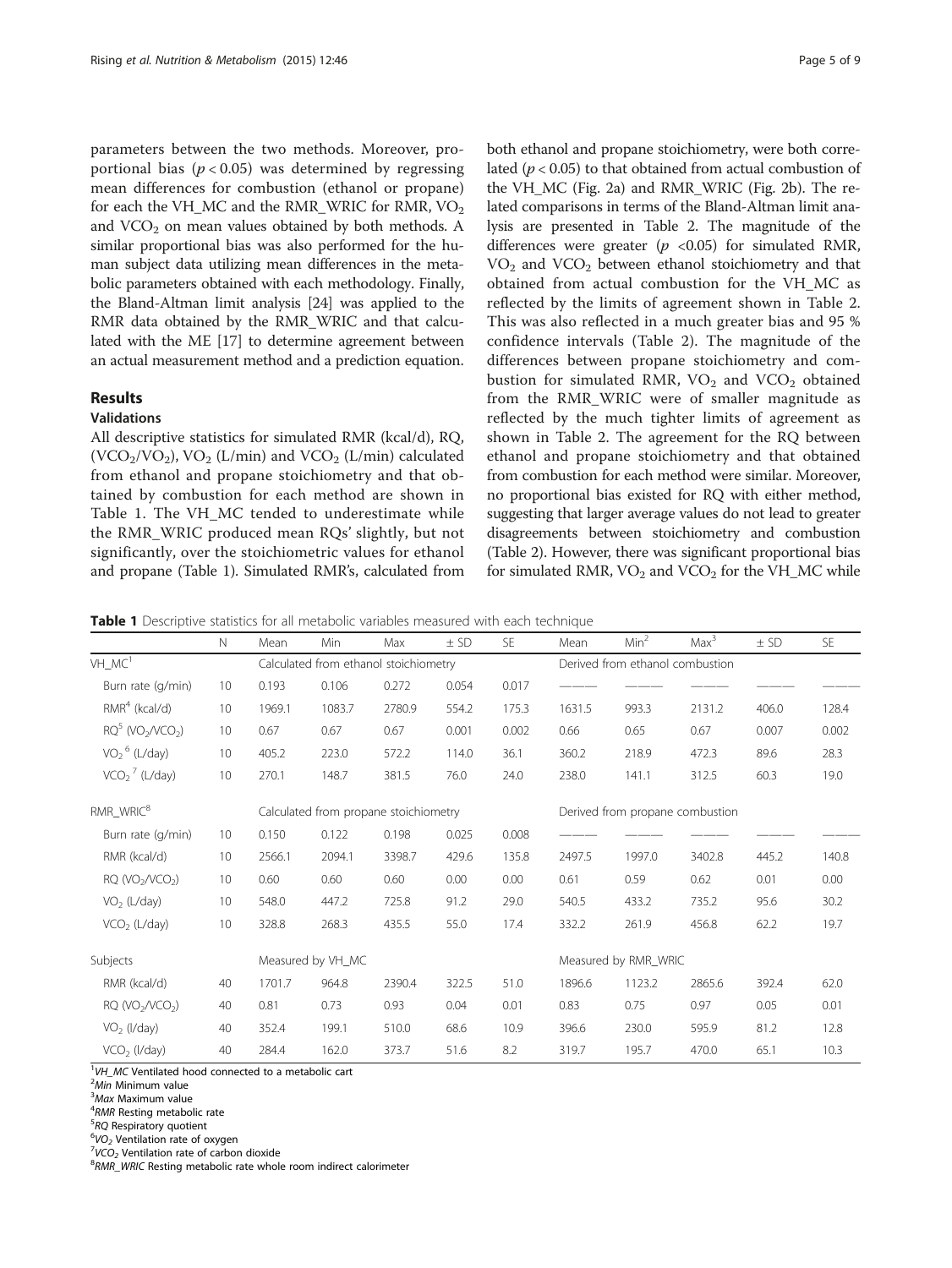<span id="page-5-0"></span>

none existed for these values for the RMR\_WRIC. This suggests that greater disagreements will occur with larger average values when using the VH-MC for measurements of RMR,  $VO<sub>2</sub>$  and  $VCO<sub>2</sub>$ .

## Human subjects

All subjects were at a resting state prior to each metabolic measurement as reflected by lack of significant differences in their pre  $(59.1 \pm 9.2)$  and post  $(58.6 \pm 10.1)$  metabolic test heart rates (beats/min). Moreover, the sequence to which method was performed first had no effect upon any of the metabolic measurements ( $p = 0.36$ ). With regard to the measurements obtained by both methods, no correlation was found for the RQ. However, RMR measured by both methodologies (Fig. [3](#page-6-0)) were correlated ( $p < 0.05$ ). In comparison to the RMR\_WRIC, the VH\_MC underestimated RMR, RQ,  $VO_2$  and  $VCO_2$  by  $9.7 \pm 7.8$ ,  $2.6 \pm 5.7$ ,  $10.5 \pm 9.7$  and  $10.4 \pm 8.0$  %, respectively. This is further reflected in terms of the Bland-Altman limit analysis as shown in Table [2.](#page-6-0) Furthermore, the Bland-Altman limits

of agreement plot clearly shows how RMR is underestimated by the VH\_MC in comparison to the RMR\_WRIC (Fig. [4a\)](#page-7-0). Moreover, there was significant proportional bias for all metabolic measurements except the RQ, suggesting that greater values will lead to larger disagreements between the two methods (Table [2](#page-6-0)).

Finally, in comparison to RMR measured in the human subjects by both the RMR\_WRIC  $(1896.6 \pm 392.4 \text{ kcal})$ day) and the VH\_MC (1701  $\pm$  322.5 kcal/day), the Mifflin equation underestimated their RMR (1601.4 ± 306.3 kcal/ day) by  $14.7 \pm 10.1$  ( $p < 0.05$ ) and  $5.30 \pm 10.13$  %, respectively. This is further reflected in the Bland-Altman limit analysis plot (Fig. [4b\)](#page-7-0) for the RMR\_WRIC vs the ME showing wide limits of agreement.

## **Discussion**

When compared to ethanol stoichiometry, there was greater variation in terms of RMR,  $VO<sub>2</sub>$  and  $VCO<sub>2</sub>$ , as well as the RQ with the VH\_MC versus that compared with propane stoichiometry for the RMR\_WRIC. This was verified by the Bland-Altman limit analysis which showed much greater limits of agreement as well as much wider confidence intervals for the VH\_MC. All of the metabolic measurements during combustion validations with the RMR\_WRIC were of greater accuracy and precision than that obtained for the VH\_MC when compared to the respective stoichiometries. With regard to the comparison between the two methods for the human subjects, all metabolic measurements, except the RQ, were greater for the RMR WRIC. Even though there was a relationship between the two methods in terms of RMR, the values obtained in the human subjects by the RMR\_WRIC tended to be 10 % greater than that from the VH\_MC. Similar results were found for the RQ with a 5 % over estimate.

As noted in the results for the human subjects, significant differences were found between the two methods for RMR measurements with lower values obtained by the VH\_MC. This is in contrast to the expected where RMR measured by the VH\_MC would be greater due to the possibility of subject anxiety while being placed under the ventilated hood [\[15](#page-8-0), [16](#page-8-0)]. The elimination of the ventilated hood, along with a more comfortable environment of the RMR\_WRIC chamber, suggests that RMR would be lower with this technique. However, the opposite was found. If ethanol and propane combustion and related stoichiometry's are utilized as the standard, the RMR\_WRIC showed greater accuracy and precision for metabolic measurements than the VH\_MC.

The unexpected lower values for RMR with the VH\_MC might be partly explained by the technological and procedural differences between the two methods. For example, the fresh air flow rates utilized for the RMR-WRIC is fixed at 100 L/min throughout the one-hour RMR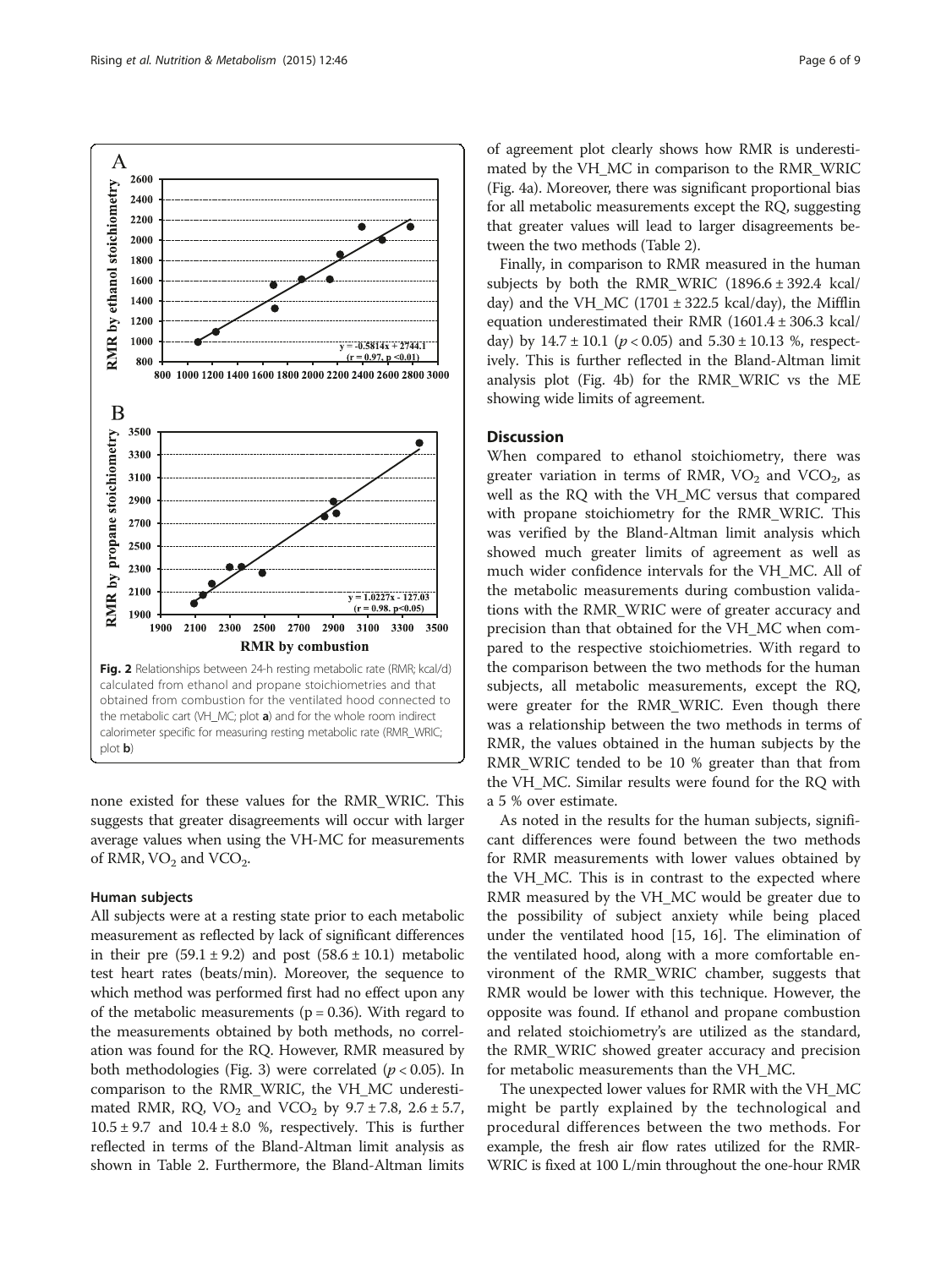| Comparison                        | Parameter                                  | Bias               | 95 % CI        | Limits of agreement | Proportional bias ( $p < 0.05$ ) |  |
|-----------------------------------|--------------------------------------------|--------------------|----------------|---------------------|----------------------------------|--|
| Ethanol Vs. VH MC <sup>1</sup>    | $RMR3$ (kcal/d)                            | $337.6 \pm 192.6$  | $2.7 - 672.5$  | $-47.6 - 722.8$     | < 0.01                           |  |
|                                   | $RQ4$ (VO <sub>2</sub> /VCO <sub>2</sub> ) | $0.01 \pm 0.01$    | $0.00 - 0.02$  | $0.00 - 0.020$      | <b>NS</b>                        |  |
|                                   | $VO25$ (I/day)                             | $45.0 \pm 35.6$    | $0.2 - 89.8$   | $-26.2 - 116.2$     | < 0.01                           |  |
|                                   | $VCO2$ <sup>6</sup> (l/day)                | $32.1 \pm 23.9$    | $0.2 - 64.0$   | $-15.7 - 79.9$      | < 0.01                           |  |
| Propane vs. <sup>2</sup> RMR WRIC | RMR (kcal/d)                               | $68.7 \pm 72.8$    | $-0.3 - 137.7$ | $-76.9 - 214.3$     | NS.                              |  |
|                                   | RQ (VO <sub>2</sub> /VCO <sub>2</sub> )    | $-0.01 \pm 0.01$   | $0.00 - 0.02$  | $-0.030 - 0.010$    | NS.                              |  |
|                                   | $VO2$ (I/day)                              | $7.49 \pm 15.90$   | $0.00 - 15.00$ | $-24.31 - 39.29$    | <b>NS</b>                        |  |
|                                   | $VCO2$ (I/day)                             | $-3.38 \pm 12.00$  | $-6.80 - 0.00$ | $-27.38 - 20.62$    | <b>NS</b>                        |  |
| VH_MC vs. RMR_WRIC <sup>8</sup>   | RMR (kcal/d)                               | $194.9 \pm 170.2$  | $1.20 - 388.6$ | $-145.5 - 535.3$    | < 0.01                           |  |
|                                   | RQ (VO <sub>2</sub> /VCO <sub>2</sub> )    | $0.02 \pm 0.05$    | $0.00 - 0.04$  | $-0.08 - 0.12$      | <b>NS</b>                        |  |
|                                   | $VO2$ (I/day)                              | $-44.20 \pm 41.90$ | $-88.4 - 0.00$ | $-128.00 - 39.6$    | < 0.05                           |  |
|                                   | $VCO2$ (I/day)                             | $-35.30 \pm 30.64$ | $-70.3 - 0.30$ | $-96.5 - 25.90$     | < 0.01                           |  |

<span id="page-6-0"></span>Table 2 Bland-Altman limit analysis for comparison between the VH\_MC and RMR\_WRIC for ethanol and propane combustion along with subject metabolic testing

 $1$ VH\_MC Ventilated hood connected to a metabolic cart<br><sup>2</sup>ve Verses

 $2$ <sub>vs</sub>. Verses

 $3$ RMR Resting metabolic rate

 ${}^{4}$ RQ Respiratory quotient

 $5VO<sub>2</sub>$  Ventilation rate of oxygen

 $6$ VCO<sub>2</sub> Ventilation rate of carbon dioxide

 $7$ RMR\_WRIC Resting metabolic rate whole room indirect calorimeter

measurement. This is in contrast to the VH\_MC where the fresh air flow rate is constantly adjusted to maintain carbon dioxide levels below one percent while the subject is under the ventilated hood. Adjustments of greater magnitude are necessary for extremely large or obese subjects due to the small volume of the ventilated hood thus possibly compounding the errors. These constant adjustments to the fresh air flow rate might produce consistent errors by the VH\_MC systems electronics. Therefore, more adjustments to the fresh air flow may translate to a greater magnitude of



errors in RMR. However, this problem is eliminated with the RMR\_WRIC. This is similar to the first Deltatrac Metabolic Monitors which also used a single fresh air flow setting of 40 L/min [[25](#page-8-0)] during RMR measurements.

Not accounting for all of the sample gas moisture content prior to the measurement of  $O_2$  and  $CO_2$  concentrations can lead to underestimates in calculated RMR. This might partly explain the underestimated RMR with the VH\_MC. The early Deltatrac Metabolic Monitors, as well as VH\_MC's used today, rely on Naphion tubing to partly remove moisture from the sample gas stream prior to analysis. Naphion tubing only equilibrates the sample gas moisture content to that of the ambient air within the lab and an additional calculation for sample gas moisture content is utilized by the VH\_MC's software to further correct for its effects. Poor maintenance of the Naphion tubing can contribute to inadequate equilibration thus contributing to additional errors in metabolic calculations.

Both methods utilize the Weir equation [\[21\]](#page-8-0) for calculation of energy expenditure. Furthermore, any minor errors in the minute-by-minute calculation of energy expenditure are further amplified upon extrapolation to 24-h. The ventilation rate of oxygen has a threefold greater influence than carbon dioxide on the outcome for RMR with regard to the Weir equation [[21\]](#page-8-0). Therefore, any moisture not accounted for prior to analysis by the  $O_2$  sensor will lead to large underestimates of the ventilation rates of  $O_2$  thereby lowering RMR. Similar errors will occur for the ventilation rates of  $CO<sub>2</sub>$  but are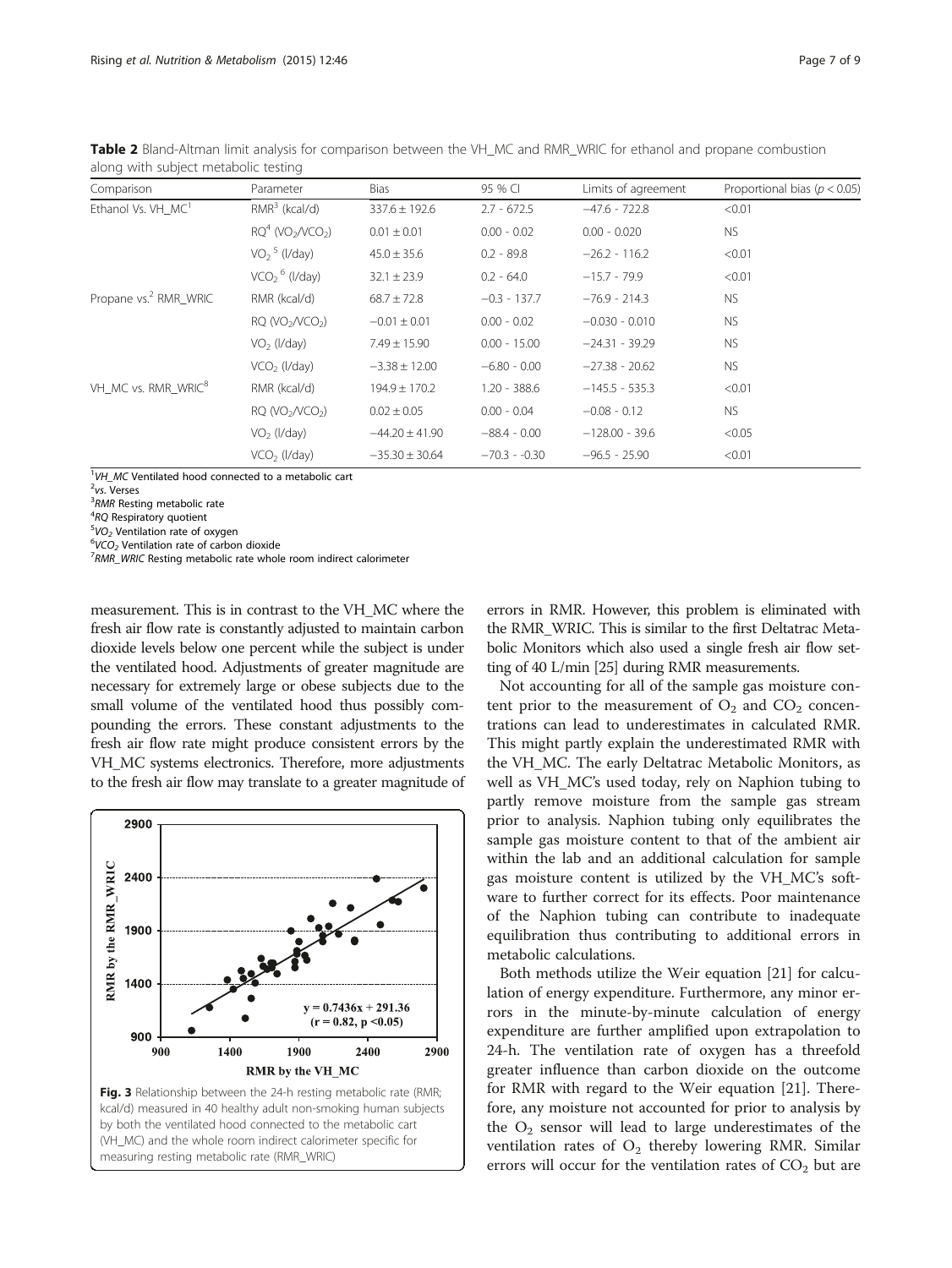<span id="page-7-0"></span>

of a lesser magnitude due to less of an effect of sample gas moisture on the  $CO<sub>2</sub>$  sensor. Lack of accurate accounting for moisture in the sample gas stream possibly contributed to counteracting the suspected increase in RMR with the VH\_MC. This, combined with the potential for errors in the constantly changing fresh air flow rate through the ventilated hood, probably contributed to the overall underestimates of RMR in comparison to the RMR\_WRIC. Moreover, this is further verified by the greater variability in all of the metabolic parameters measured by the VH\_MC compared against ethanol versus that found for the RMR\_WRIC against propane stoichiometry.

All of these potential problems with the VH\_MC are eliminated when RMR is measured with the RMR\_WRIC utilizing the Promethion integrated instrumentation. This instrumentation does not require the removal of the moisture content of the sample gas stream since it is continuously measured and corrected for at the point of detection. Finally, the single rate fresh air flow setting eliminates any errors by the systems electronics that might occur. These technological improvements, along with improved human subject comfort of the RMR-WRIC chamber, may combine to reduce overall errors in the measurement of RMR.

## Conclusions

The RMR\_WRIC is more accurate and precise in the determination of all of the metabolic parameters while providing greater comfort for the human subjects.

#### Abbreviations

VH\_MC: Ventilated hood connected to a metabolic cart; RMR\_WRIC: Resting metabolic rate whole room indirect calorimeter; RMR: Resting metabolic rate; WRIC: Whole room indirect calorimeter; O<sub>2</sub>: Oxygen; CO<sub>2</sub>: Carbon dioxide; L/min: Liters per minute; EE: Energy expenditure; RQ: Respiratory quotient; VO<sub>2</sub>: Ventilation rate of oxygen; VCO<sub>2</sub>: Ventilation rate of carbon dioxide; WVP: Water vapor pressure; ME: Mifflin equation; Kpa: Kilopascals.

#### Competing interests

The authors declare that they have no competing interests.